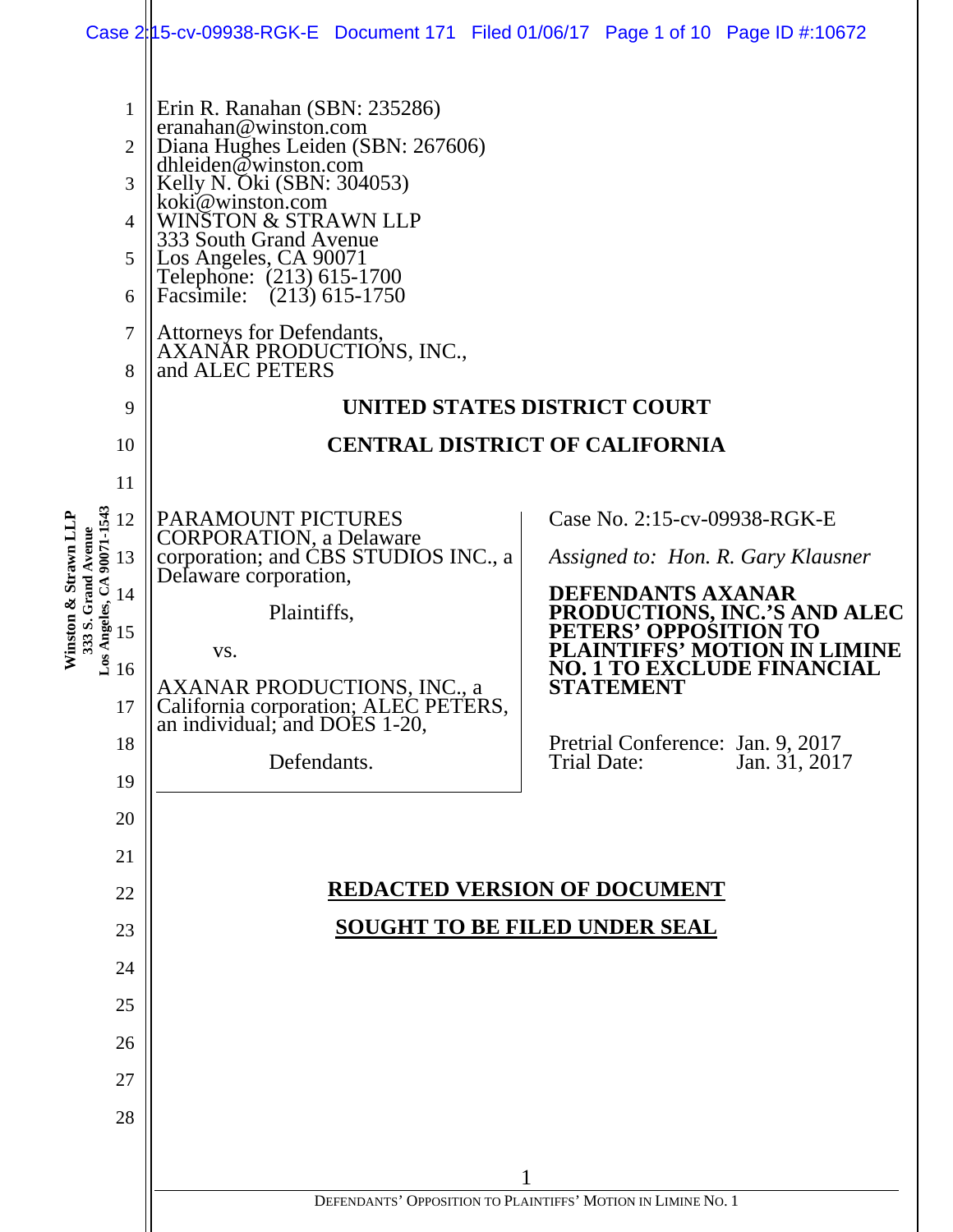1

# **I. INTRODUCTION**

2 3 4 5 6 7 8 9 10 11 17 By their Motion *in Limine* No. 1 ("Motion"), Plaintiffs Paramount Pictures Corporation and CBS Studios, Inc. ("Plaintiffs") seek to exclude Defendants' Second Financial Summary (ECF No. 90-12) at trial. As stated in Defendants' Motion *in Limine* No. 7 (ECF No. 135), Defendants' interim financial information, and notes of costs and expenditures have no relevance to Plaintiffs' copyright infringement claims. Thus, Defendants do not entirely oppose the relief Plaintiffs seek in their Motion, as Defendants agree that the Second Financial Summary is not relevant to a trial on claims of copyright infringement. However, should the Court find the amount of crowdfunding money raised by Defendants relevant to a disgorgement of profits analysis, Defendants respectfully request that the Court admit Defendants' Second Financial Summary in order to allow Defendants to demonstrate their deductible expenses, which reflect that they made no profit off of their works, as the Court recognized in its Order Re: Plaintiffs' Motion for Partial Summary Judgment and Defendants' Motion for Summary Judgment (ECF No. 163), and to give the jury the complete picture, so that they may see a full and unbiased view of all of information necessary to make a determination at trial.

18 19 20 21 22 23 24 25 26 27 Plaintiffs' attempt to introduce only the incomplete and misleading First Financial Summary, but not the more recent and accurate Second Financial Summary, *both* of which were created for purposes of this litigation, is self-serving, improper, and would serve no purpose but to bias the jury by providing a fraction of the financial reality of this case. Moreover, pursuant to Plaintiffs' Motion *in Limine* No. 8, both Summaries should be excluded as they were created after this litigation commenced. Declaration of Erin R. Ranahan ("Ranahan Decl.") ¶¶ 7, 9. Neither Financial Summary represents verified or formal accountings. ECF No. 94-3 (Declaration of Alec Peters) ¶ 14. However, to the extent the Court finds any of Defendants' expenditures of donor funds relevant at trial, the Second Financial

13 14 15 16 **Winston & Strawn LLP 333 S. Grand Avenue Los Angeles, CA 90071-1543** 

12

28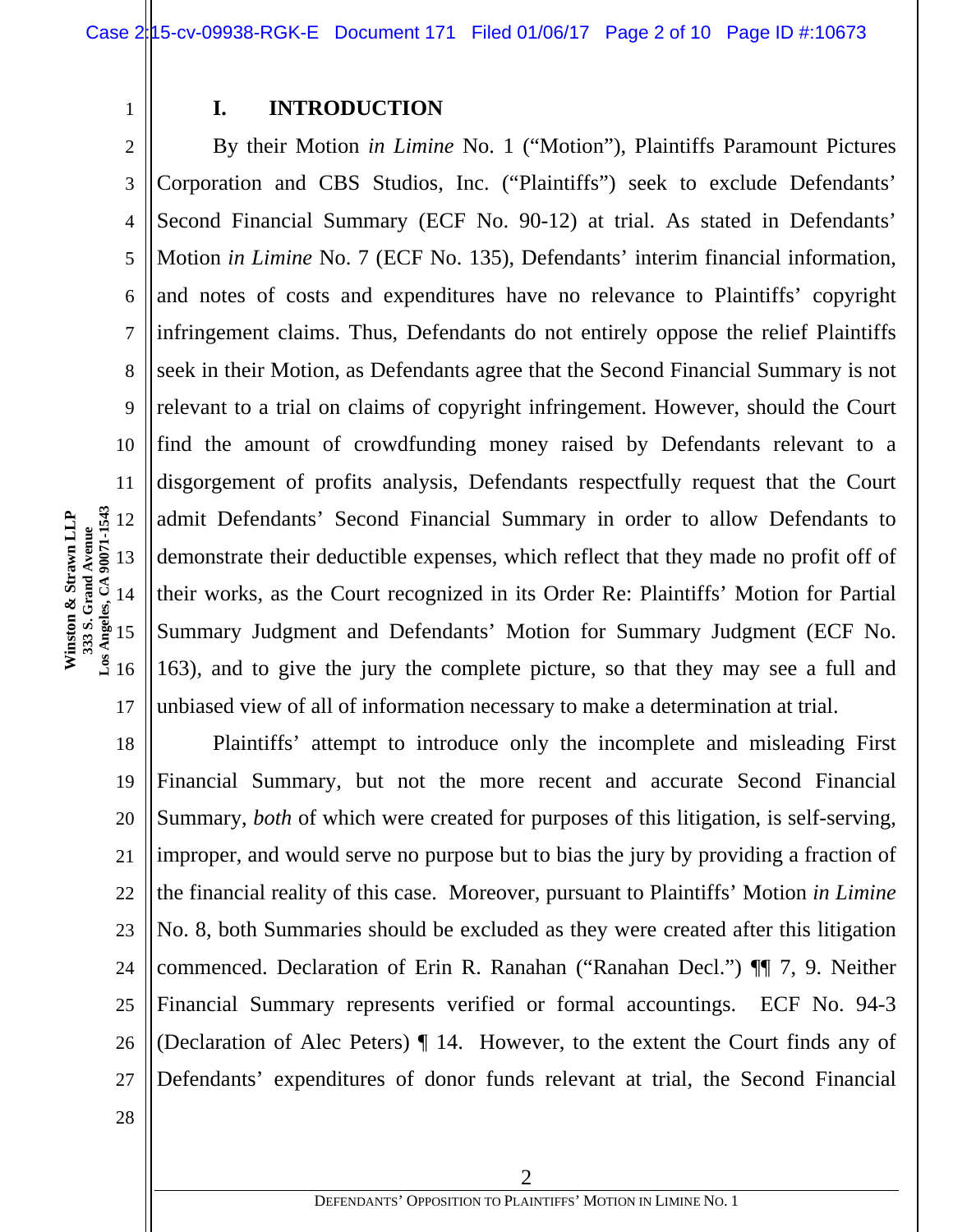Summary should be introduced to provide a fuller and more accurate picture of 1  $\overline{2}$ Defendants' costs and expenditures.

3

4

5

6

7

8

9

10

11

17

18

19

Winston & Strawn LLP

#### **FACTUAL BACKGROUND** П.

Throughout this lawsuit, Plaintiffs have continually mischaracterized donations Defendants received as "profits," and now seek to introduce at trial some, but not all, of Defendants' information regarding donor funds and expenditures, including only an initial draft of interim costs and expenditures, in support of this contention. Plaintiffs again mischaracterize facts in their Motion to imply nefarious motives behind the Second Financial Summary. Contrary to Plaintiffs' allegations that Defendants altered their financial information in the Second Financial Summary in an attempt to hide expenditures, the initial financial summary which Plaintiffs seek to introduce at trial (the "First Financial Summary") merely represents unverified and interim notes of costs incurred by *Axanar* and expenditures prepared for and provided to Plaintiffs on September 9, 2016

**Avenue Avenue**<br>
333 S. Grand Robert 13<br>
13<br>
16<br>
16 Ranahan Decl. ¶ 4-5; Declaration of Alec Peters ("Peters Decl.") ¶ 2, 4. This information was provided over Defendants' objections to produce financial information, which Plaintiffs failed to challenge through a motion to compel. Ranahan Decl. 1 3.



DEFENDANTS' OPPOSITION TO PLAINTIFFS' MOTION IN LIMINE NO. 1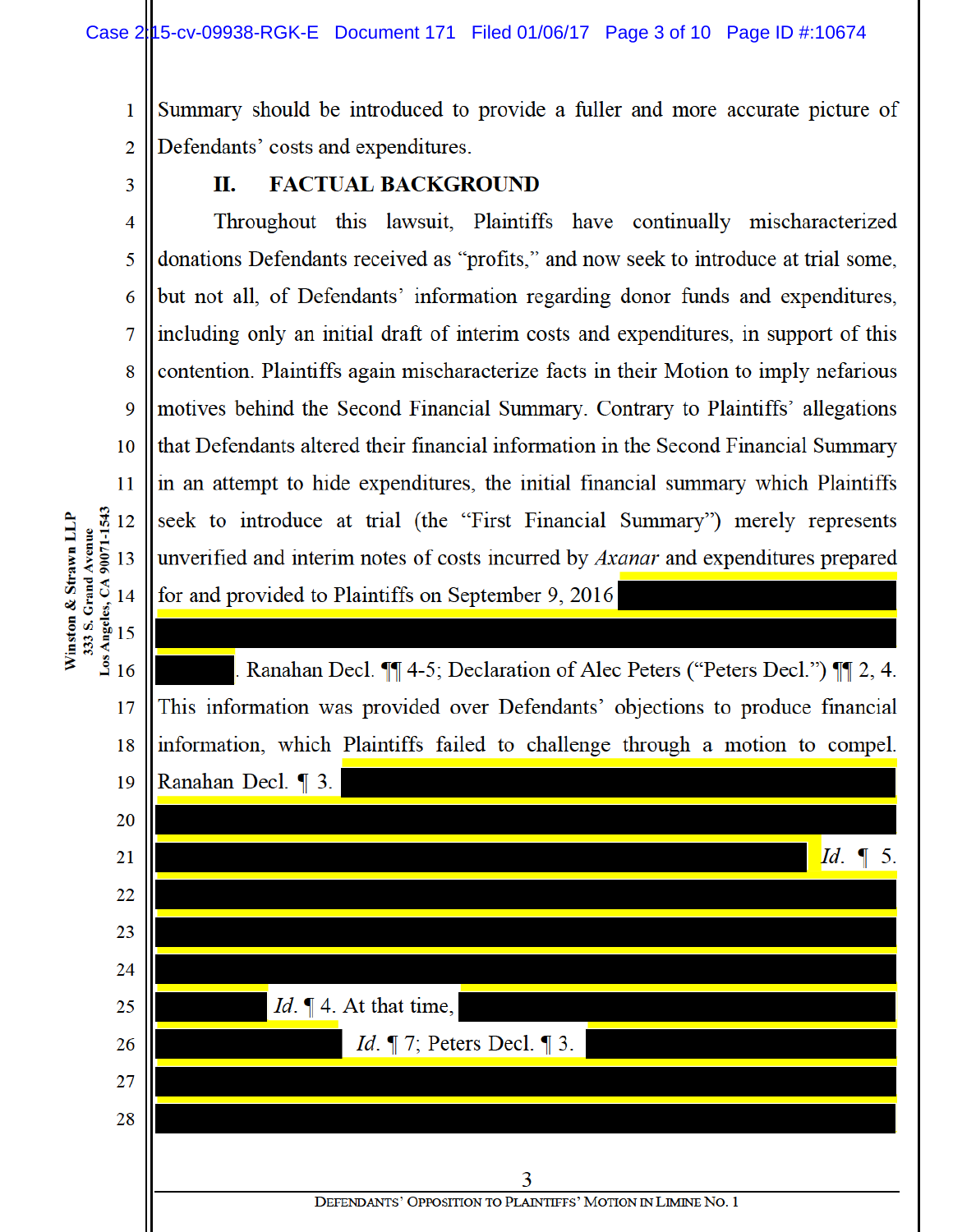Case 2:15-cv-09938-RGK-E Document 171 Filed 01/06/17 Page 4 of 10 Page ID #:10675

| 1                                       | . Ranahan                                                                                                                                                  |  |  |  |  |
|-----------------------------------------|------------------------------------------------------------------------------------------------------------------------------------------------------------|--|--|--|--|
| $\overline{2}$                          | Decl. $\P$ 7; Peters Decl. $\P$ 2.                                                                                                                         |  |  |  |  |
| 3                                       |                                                                                                                                                            |  |  |  |  |
| 4                                       | Ranahan                                                                                                                                                    |  |  |  |  |
| 5                                       | Decl. $\P$ 6.                                                                                                                                              |  |  |  |  |
| 6                                       | Shortly after producing the First Financial Summary, on October 28, 2016,<br>Defendants provided Plaintiffs with an updated financial summary (the "Second |  |  |  |  |
| 7                                       |                                                                                                                                                            |  |  |  |  |
| 8                                       | Financial Summary"). Ranahan Decl. ¶ 9. The Second Financial Summary accounts                                                                              |  |  |  |  |
| 9                                       | for Mr. Peters' individual contributions to Axanar used in connection with                                                                                 |  |  |  |  |
| 10                                      | Defendants' works, and demonstrates that                                                                                                                   |  |  |  |  |
| 11                                      |                                                                                                                                                            |  |  |  |  |
| 90071-1543<br>12                        |                                                                                                                                                            |  |  |  |  |
| Strawn LLP<br>333 S. Grand Avenue<br>13 | $Id$ . Id.; Peters Decl. $\parallel$ 6. These facts were not reflected in the First                                                                        |  |  |  |  |
| Los Angeles, CA<br>14<br>ಳೆ             | Financial Summary. Peters Decl. 1 5.                                                                                                                       |  |  |  |  |
| Winston<br>15                           |                                                                                                                                                            |  |  |  |  |
| 16                                      |                                                                                                                                                            |  |  |  |  |
| 17                                      |                                                                                                                                                            |  |  |  |  |
| 18                                      | Id. $\P$ 6.                                                                                                                                                |  |  |  |  |
| 19                                      | <b>LEGAL STANDARD</b><br>Ш.                                                                                                                                |  |  |  |  |
| 20                                      | Rulings on motions <i>in limine</i> are committed to the discretion of the trial court.                                                                    |  |  |  |  |
| 21                                      | Gametech Int'l Inc. v. Trend Gaming Sys., L.L.C., 232 Fed. Appx. 676, 677 (9th Cir.                                                                        |  |  |  |  |
| 22                                      | 2007). District courts may exercise their discretion to exclude irrelevant evidence,                                                                       |  |  |  |  |
| 23                                      | or to exclude evidence whose probative value is outweighed by other considerations.                                                                        |  |  |  |  |
| 24                                      | Fed. R. Evid. 401-403; Wicker v. Oregon ex rel. Bureau of Labor, 543 F.3d 1168,                                                                            |  |  |  |  |
| 25                                      | 1177-78 (9th Cir. 2008). Evidence is relevant only if "it has any tendency to make a                                                                       |  |  |  |  |
| 26                                      | fact more or less probable than it would be without the evidence, and the fact is of                                                                       |  |  |  |  |
| 27                                      | consequence in determining the action." Fed. R. Evid. 401. Moreover, "[t]he court                                                                          |  |  |  |  |
| 28                                      | may exclude relevant evidence if its probative value is substantially outweighed by a                                                                      |  |  |  |  |
|                                         | 4                                                                                                                                                          |  |  |  |  |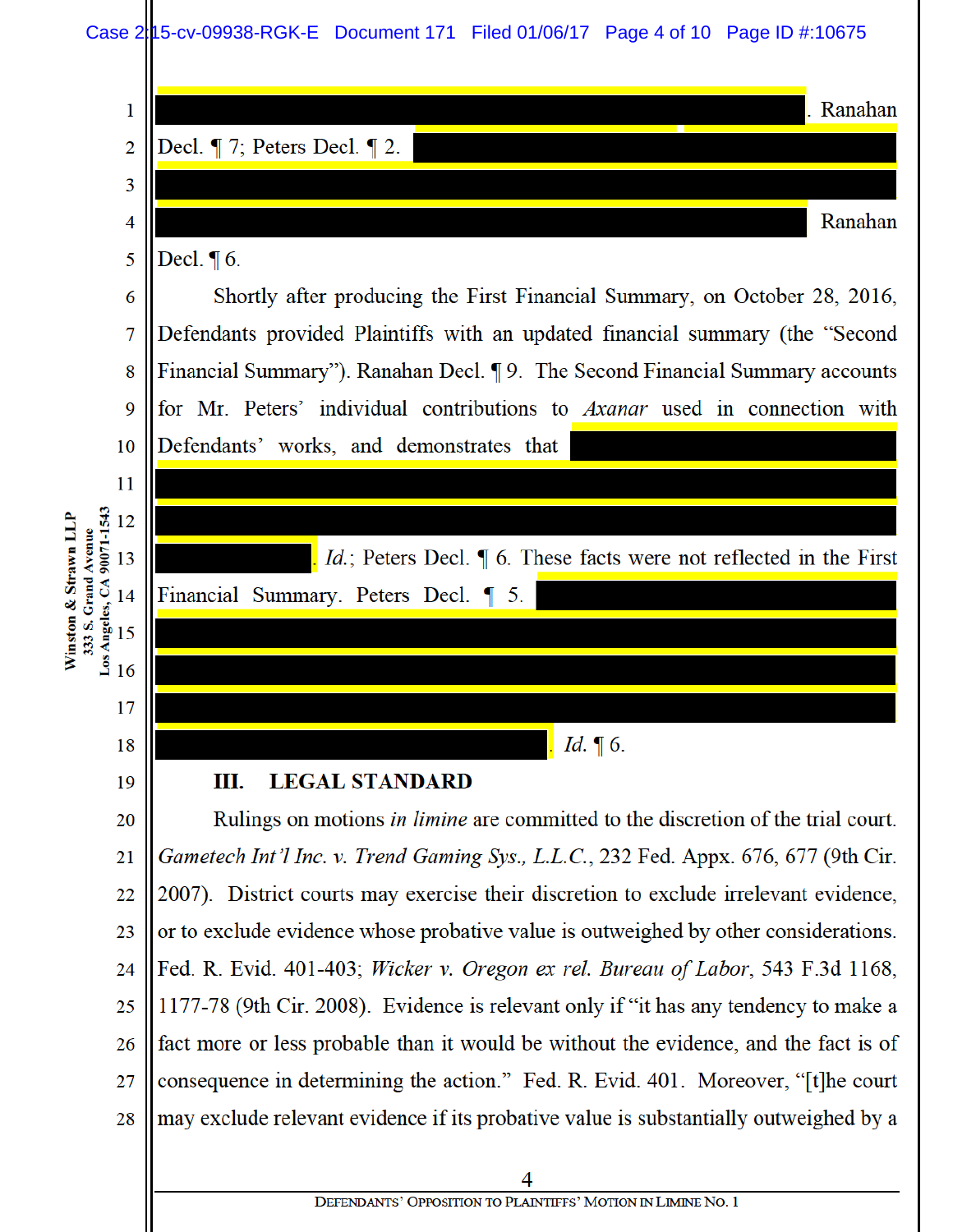1 2 3 4 5 6 7 8 9 10 11 danger of . . . unfair prejudice, confusing the issues, [or] misleading the jury." Fed. R. Evid. 403; *United States v. Ellis*, 147 F.3d 1131, 1135-36 (9th Cir. 1998) (overruling denial of motion to exclude because evidence's probative value was substantially outweighed by unfair prejudice); *United States v. W.R. Grace*, 504 F.2d 745, 760 (9th Cir. 2008) (affirming district court's exclusion of evidence that was low in probative value and could have confused the jury as more prejudicial than probative under Rule 403); *Dream Games of Ariz. Inc. v. PC Onsite*, 561 F.3d 983, 993 (9th Cir. 2009) (finding no abuse of discretion where district court excluded evidence with potential to improperly influence the jury on the amount of statutory damages to assess under Section  $504(c)(1)$  of the Copyright Act of 1976, as the evidence did not provide sufficiently probative information). Evidence is unfairly prejudicial if it has an "undue tendency to suggest decision on an improper basis." Fed. R. Evid. 403, Advisory Comm. Notes, 1972 Proposed Rules.

**IV. ARGUMENT** 

# **a. Should The Court Admit Any of Defendants' Financial Information At Trial, The Second Financial Summary Should Be Admitted To Provide A Complete And Accurate Picture**

18 19 20 21 22 23 24 25 26 27 Defendants maintain that their financial information is not relevant to Plaintiffs' copyright infringement claims, and that the probative value of both Financial Summaries is outweighed by the danger of unfair prejudice, misleading, or confusing the jury, especially given that the Court has foreclosed Defendants' fair use defense and such financial information is no longer necessary to demonstrating the "commercial nature" of Defendants' works. *See* Motion at 3:6-7; ECF No. 135 (Defendants' Motion *in Limine* No. 7); *In re Homestore.com, Inc. Sec. Litig.*, 2011 WL 291176, at \*1 (C.D. Cal. Jan. 25, 2011) ("Evidence of a party's financial condition is generally not relevant and can be unduly prejudicial as it can distract the jury from the real issues in the case."). These dangers of unfair prejudice, confusion,

**Los Angeles, CA 90071-1543 Winston & Strawn LLP**  Winston & Strawn LLP 12 **333 S. Grand Avenue**  13 14 15 16

17

28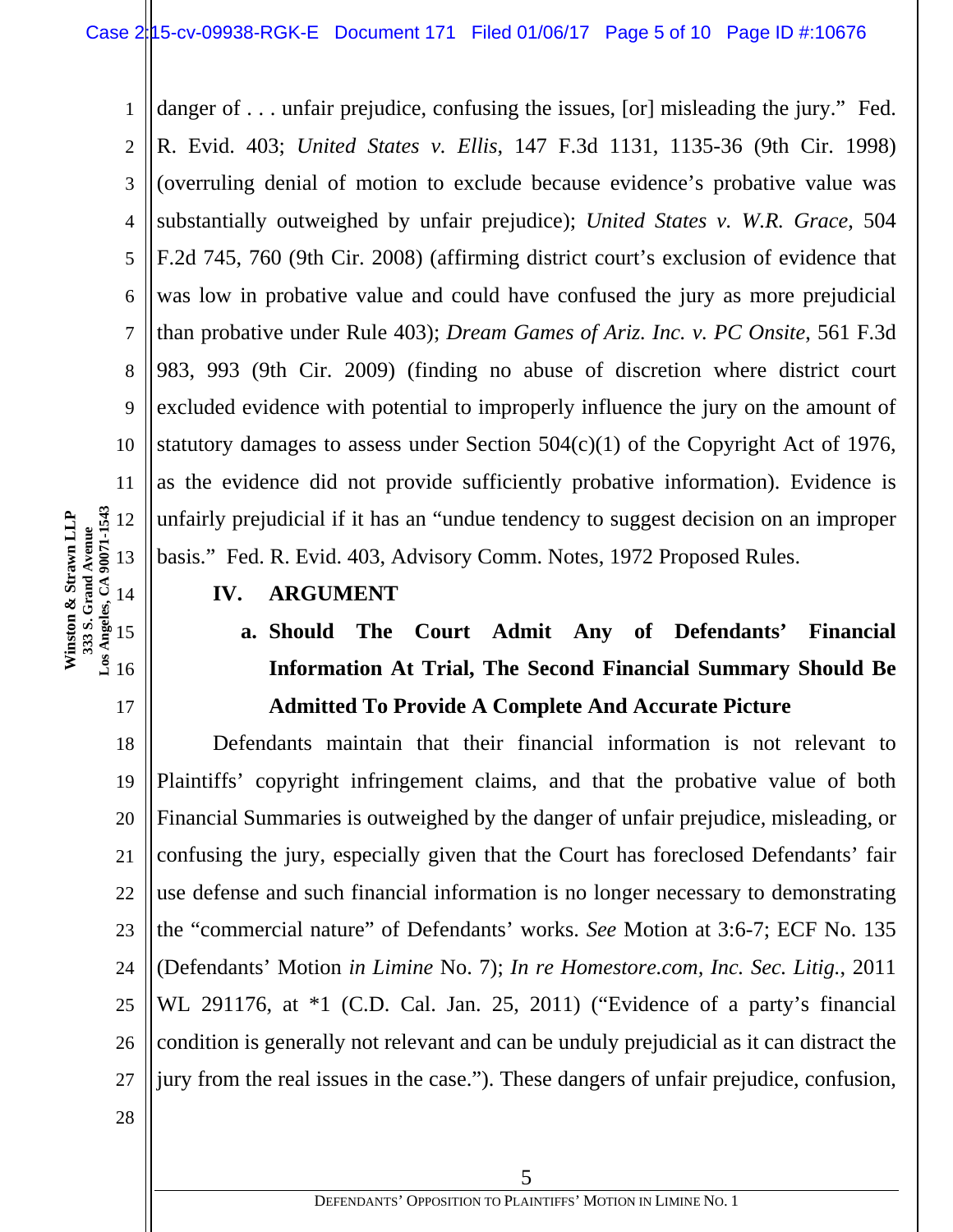1 2 and presentation of irrelevant evidence would be drastically heightened by introduction of only the First Financial Summary at trial.

3 4 5 6 7 8 9 10 11 17 18 This is particularly the case, given that the Court found "Defendants [did] not profit directly from distributing their works," which is demonstrated by the Second Financial Summary. ECF No. 163 (Order Re: Plaintiffs' Motion for Partial Summary Judgment and Defendants' Motion for Summary Judgment) at 10. Indeed, the donor funds were collected *before* the works were created, and Defendants did not charge anyone to view *Prelude to Axanar,* which was distributed for free online. However, should Plaintiffs decide to seek actual damages and disgorgement of profits under 17 U.S.C. § 504(b), and should the Court allow introduction of the amount of money Defendants raised through crowdfunding at trial for this purpose, Defendants would be entitled "to prove [their] deductible expenses and the elements of profit attributable to factors other than the copyrighted work." 17 U.S.C. § 504(b). The Second Financial Summary provides information regarding any such deductible expenses, and demonstrates that Defendants made no profit off of their works, as recognized by the Court. Thus, it would be misleading and inaccurate for the jury to consider only the amount of money raised by Defendants, and the First Financial Summary, when determining damages at trial.

19 20 21 22 23 24 25 26 27 28 Throughout this litigation, Plaintiffs have repeatedly attempted to smear Defendants' names and imply nefarious motives by falsely and misleadingly stating that Defendants intended to and did profit off of their works. Plaintiffs seek to introduce evidence of Defendants' interim financial notes of costs and expenditures in an attempt to support their claims that Defendants "profited" from their works. Simultaneously, however, Plaintiffs seek to exclude those interim notes Plaintiffs find unhelpful to their claims, and which demonstrate the amount of money Mr. Peters personally contributed to *Axanar*. The First Financial Summary and the Second Financial Summary are confusing to the extent that they include both expenditures of donor funds, as well as other expenses Defendants intended to claim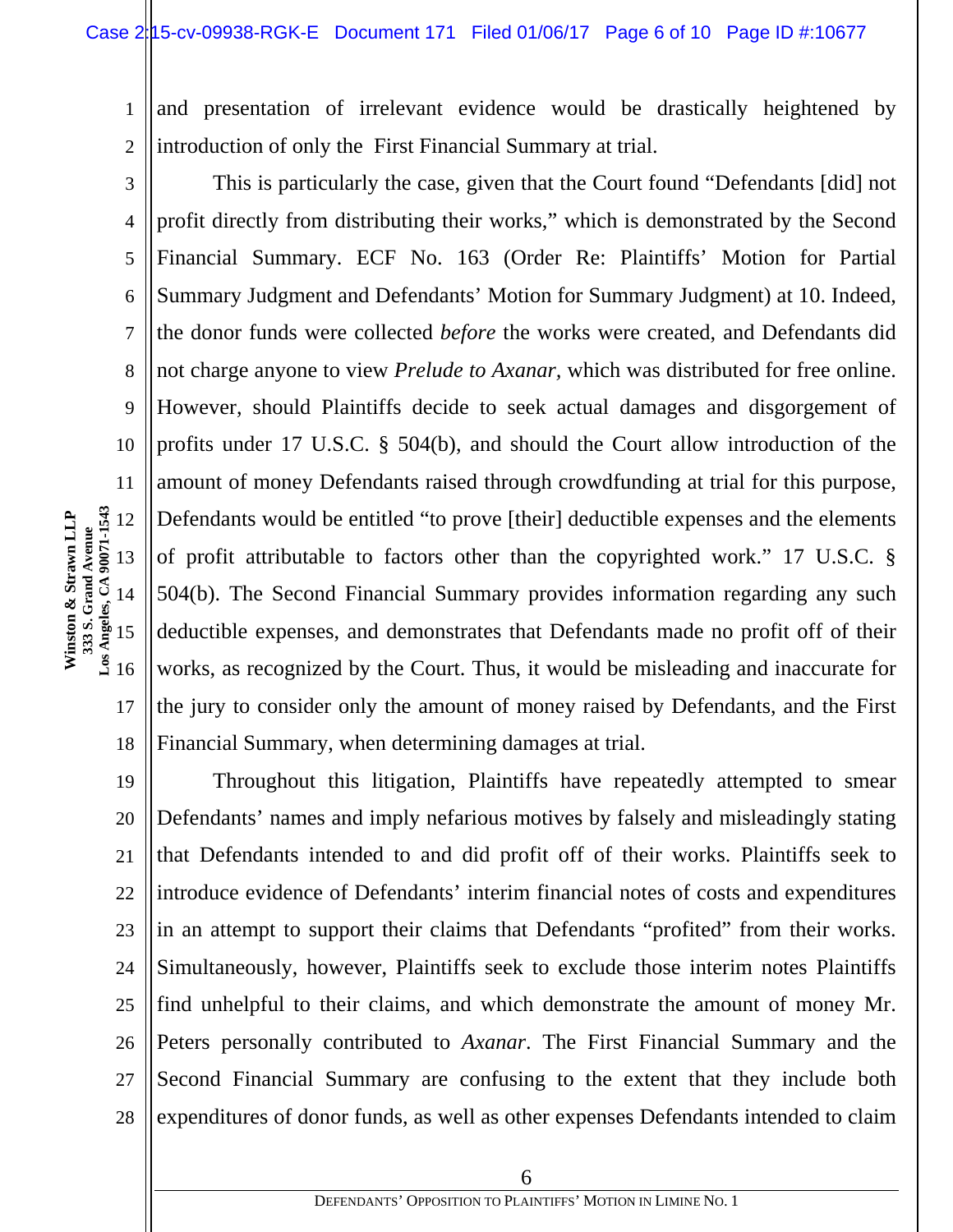1 2 3 4 5 6 7 8 9 10 on their taxes as costs. Contrary to Plaintiffs' assertions, both of these Summaries were prepared for this litigation using draft Quicken notes, which do not constitute a verified accounting of expenditures, or reflect any "profits." Allowing Plaintiffs to continually scrutinize Defendants' expenditures on a work that their lawsuit halted by allowing only the First Financial Summary at trial would give the jury an incomplete, inaccurate, and biased view of Defendants' finances. Thus, to the extent the Court finds any of Defendants' financial information regarding donor expenditures relevant, Defendants request that the Court admit the Second Financial Summary, which provides a more accurate list of costs and expenditures related to Defendants' works than the First Financial Summary does.

#### **Los Angeles, CA 90071-1543 Winston & Strawn LLP**  Winston & Strawn LLP 12 **333 S. Grand Avenue**  13 14 15

11

# **b. If The Jury Considers Defendants' Financial Information At All, The Second Financial Summary Is Necessary To Providing The Jury With Complete and Accurate Information**

16 17 18 19 20 21 22 23 24 A defendant is entitled to a jury trial to determine the amount of statutory damages in a copyright case. *Feltner v. Columbia Pictures Television, Inc*., 523 U.S. 340, 353 (1998). The Supreme Court has found that in copyright cases, the jury has the power to consider factors that might inform them on what they find fair and "just" when deciding where on the wide scale a plaintiff should be awarded statutory damages in a copyright case. *F.W. Woolworth Co. v. Contemporary Arts. Inc*., 344 U.S. 228, 232 (1952). Under the Copyright Act, the amount of available statutory damages per infringed work increases from a minimum of \$200 where the alleged infringement was "innocent," to a minimum of \$750 to a maximum of \$30,000 to \$150,000 depending on whether the infringement was "committed willfully." 17 U.S.C. § 504(c)(2). And the jury can award anywhere in between.**<sup>1</sup>**

25

26 27 28 <u>1</u> <sup>1</sup> Statutory damages must "bear some relation to actual damages suffered." *Van Der Zee v. Greenidge*, 2006 WL 44020, at \*2 (S.D.N.Y. 2006). Otherwise, they risk running afoul of constitutional principles of due process. *Parker v. Time Warner*, 331 F.3d 13, 22 (2d Cir. 2003) (recognizing that "statutory damages [can expand] so far beyond the actual damages suffered that the statutory damages come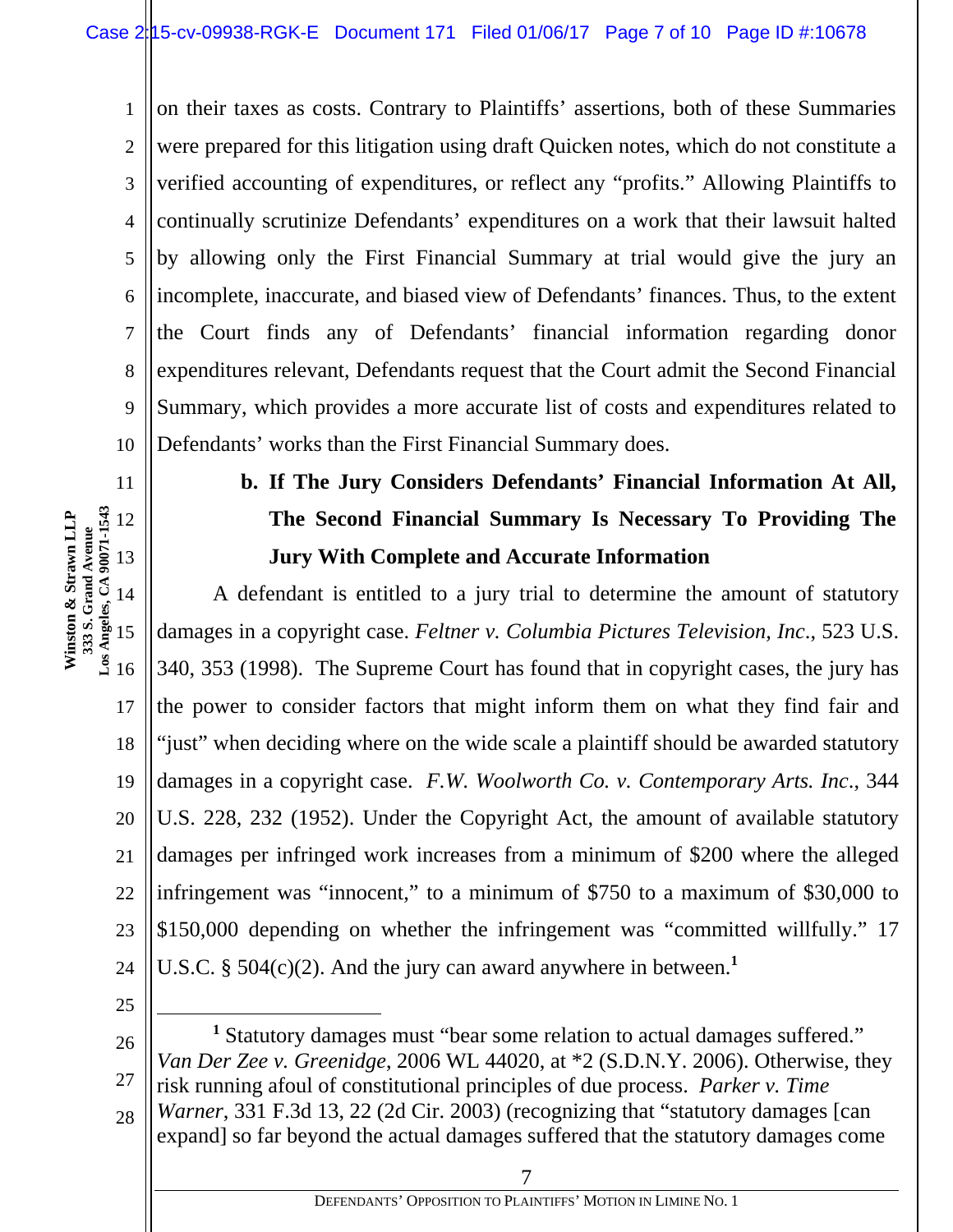1 2 3 4 5 6 7 8 9 10 11 12 13 14 15 The jury "has **wide discretion** in determining the amount of statutory damages to be awarded." *Harris v. Emus Records Corp*., 734 F.2d 1329, 1335 (9th Cir. 1984) (emphasis added). Neither the statute nor its legislative history provide guidance on the factors the trier of fact is to consider when making an award of statutory damages. See 6 Patry on Copyright § 22:174 (2016). In the absence of any statutory or other guidance, courts have employed the following *non-exhaustive* factors in determining statutory damages: (1) the expenses saved and the profits reaped by the defendant, (2) the revenues lost by the plaintiff, (3) the value of the copyright, (4) the deterrent effect on others besides the defendant, (5) willfulness of the defendant's conduct, (6) whether the defendant has cooperated in providing records to assess the value of the infringing material, (7) the potential for discouraging the defendant, (8) the conduct and attitude of the parties, (9) any benefit to Plaintiffs from Defendants' conduct. *See e.g., Coach, Inc. v. Am. Fashion Gift*, 2013 WL 950938, at \*2 (C.D. Cal. Mar. 12, 2013); *Peer Int'l Corp. v. Luna Records, Inc*., 887 F. Supp. 560, 568 (S.D.N.Y. 1995).

16 17 18 19 20 Here, should the jury consider Defendants' financial information at all in awarding Plaintiffs statutory damages, the Second Financial Summary is relevant to the first factor, and demonstrating that Defendants did not reap any profit from their works. Thus, if the jury considers Defendants' financial information at all at trial, the Second Financial Summary is necessary to provide the jury with more updated,

21

l

**Winston & Strawn LLP 333 S. Grand Avenue Los Angeles, CA 90071-1543** 

Winston & Strawn LLP

22 23 24 25 26 27 28 to resemble punitive damages" and that, under *BMW* and *State Farm*, "it may be that in a sufficiently serious case the due process clause might be invoked") (citing *BMW of North America, Inc. v. Gore*, 517 U.S. 559, 574 (1996) (overturning \$2 million punitive damages award where the plaintiff obtained a jury award of only \$4,000 in actual damages, because such punitive damages violated the Due Process Clause of the Constitution because it was "grossly excessive" compared to the plaintiff's actual damages); *State Farm Mut. Auto. Ins. Co. v. Campbell*, 538 U.S. 408, 412 (2003) (reversing punitive damages award of \$145 million as unconstitutionally excessive compared to the \$1 million compensatory damages award because there must be some proportionality of the punitive award to the plaintiff's actual harm).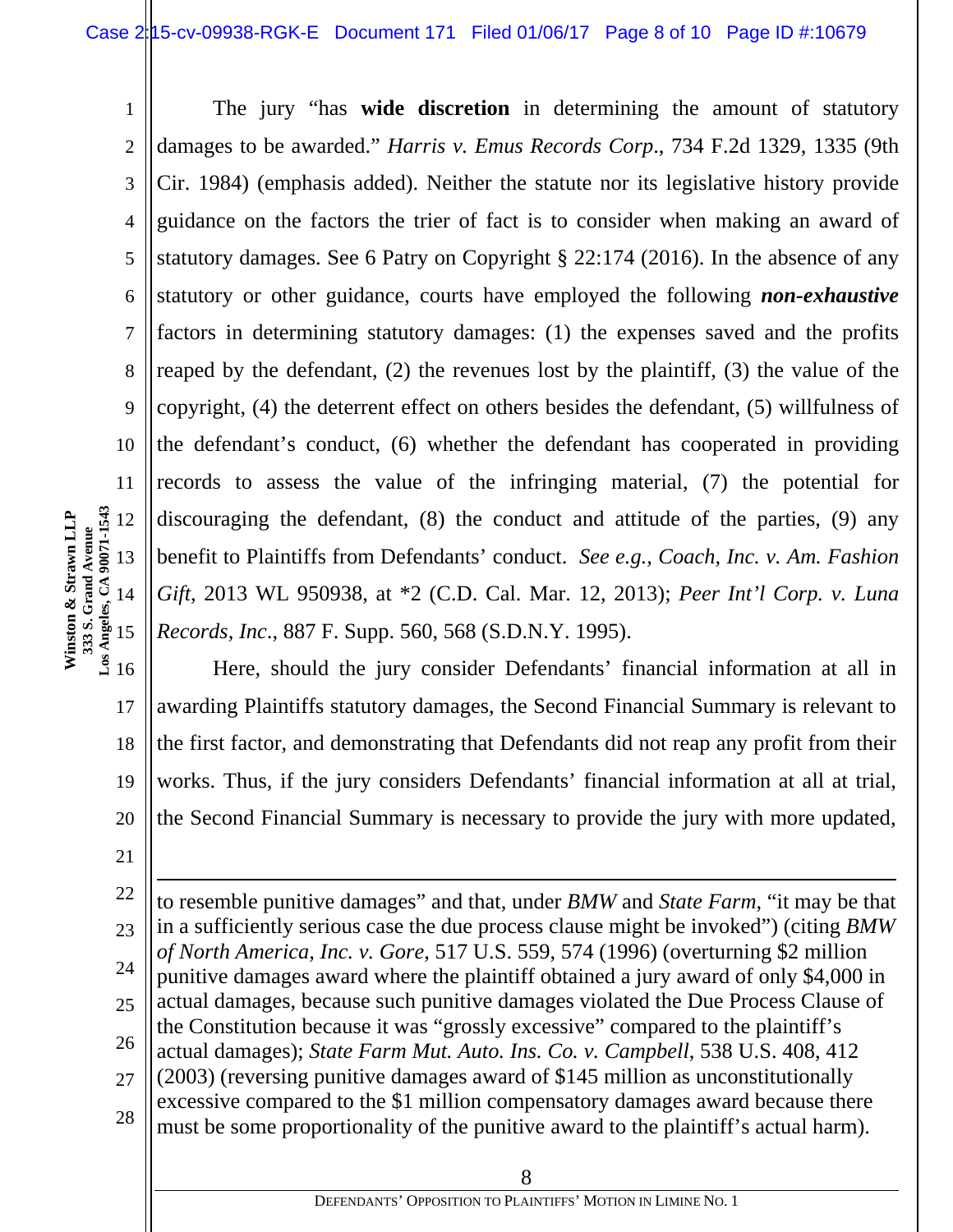1 2 accurate, and unbiased information than either the First Financial Summary or the crowdfunding donations amount can provide.

3

4

5

6

7

8

9

10

11

## **c. Neither Financial Summary Constitutes Hearsay**

Plaintiffs contend that the First Financial Summary was created in the ordinary course of business and is thus admissible, but that the Second Financial Summary was created for purposes of this litigation and is thus inadmissible. Motion at 1:8-11, 4:5-6. Plaintiffs' cite non-authoritative, distinguishable case law in support of this proposition. *Id.* at 4. In *Peat, Inc. v. Vanguard Research, Inc.*, in a trial on trade secret misappropriation, defendant objected to plaintiff's presentation of a "compilation of documents purporting to list [plaintiff's] trade secrets." 378 F.3d 1154, 1158 (11th Cir. 2004). The exhibit at issue was comprised of "numerous self-serving documents" and "conclusory statements and claims." *Id*. at 1160-61. In contrast, here, the documents that were used to compile the Second Financial Summary were kept by Defendants in the ordinary course of business, and were the *same* as those used to compile the First Financial Summary that Plaintiffs seek to introduce. Peters Decl. ¶ 7. Moreover, as Mr. Peters drafted both Summaries, they can easily be authenticated, and Plaintiffs are free to cross-examine him about the their contents at trial. Thus, as both Summaries represent a mere compilation of admissible evidence under Fed. R. Evid. 1006, and neither contain argumentative content, Plaintiffs' attempt to exclude the Second, but not the First Financial Summary on the basis of hearsay fails.

22

17

18

19

20

21

### **V. CONCLUSION**

23 24 25 26 27 28 For the foregoing reasons, Defendants respectfully request that should the Court find the amount of money raised by Defendants through crowdfunding efforts relevant at trial, the Court admit Defendants' Second Financial Summary to demonstrate Defendants made no profit off of their works, and to provide the jury with a more accurate and complete summary of Defendants' costs and expenditures as they relate specifically to their works.